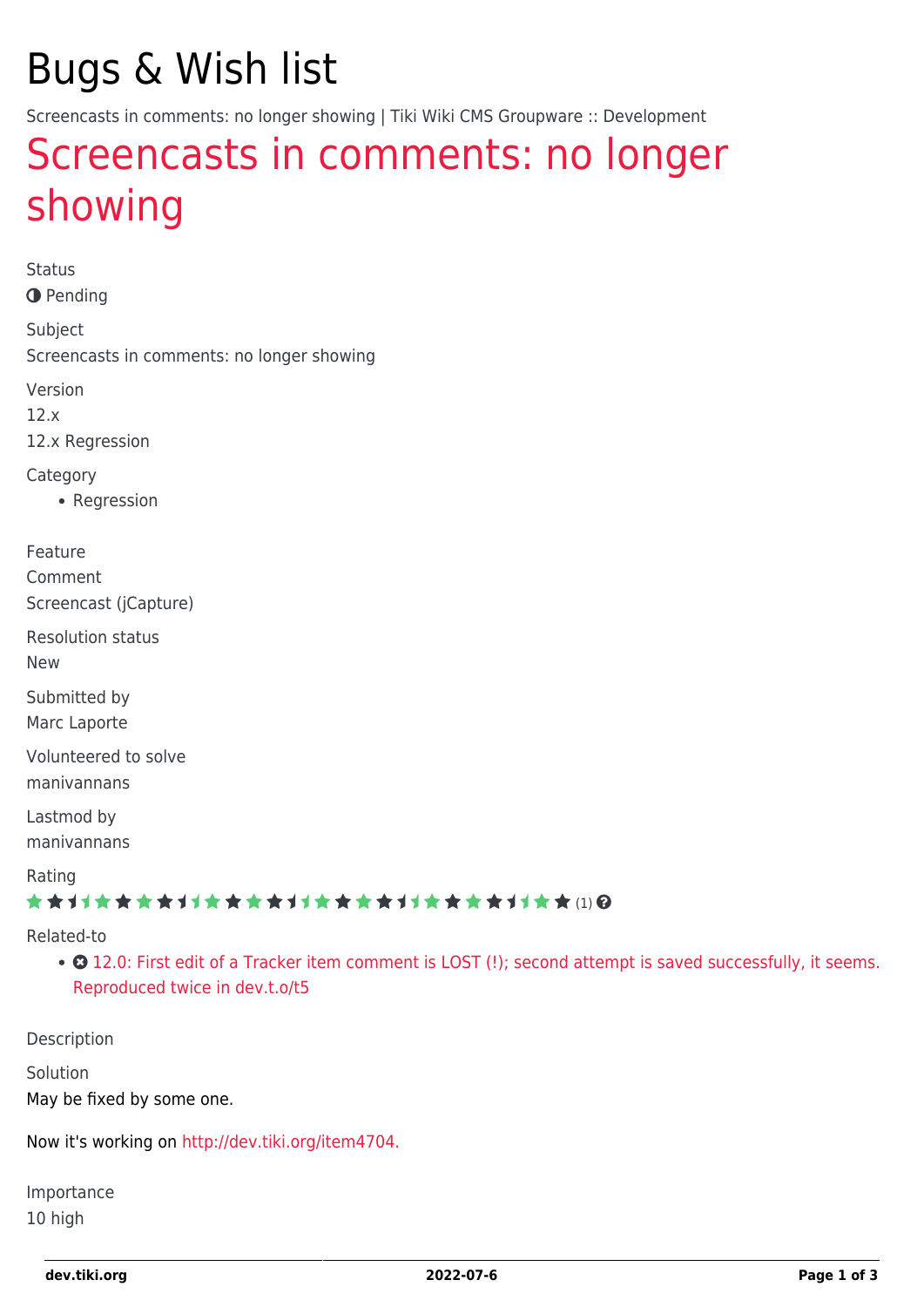Easy to solve? 9 Priority 90 Demonstrate Bug (Tiki 19+) Please demonstrate your bug on show2.tikiwiki.org

Version: trunk ▼ [Create show2.tikiwiki.org instance](#page--1-0)

Ticket ID 5007

Created Friday 29 November, 2013 01:14:53 GMT-0000 by Marc Laporte

LastModif Friday 10 January, 2014 11:16:58 GMT-0000

## Comments

# [Pascal St-Jean](https://dev.tiki.org/user10536) 29 Nov 13 17:58 GMT-0000

Did you try adding any other plugins into the comments? Maybe there is a bigger issue here or maybe this is a feature?



### [Marc Laporte](https://dev.tiki.org/user11197) 29 Nov 13 23:34 GMT-0000

Hi Mani!

Can you do SVN Bisect and figure which commit caused this?

Thanks!



### [Xavi \(as xavidp - admin\)](https://dev.tiki.org/user1553) 01 Dec 13 16:57 GMT-0000

The issue seems to be related to editing comments, not to screencasts (bug title was missleading to me).

Therefore, (I had not watched the video), I did open a new bug about edits in comments lost:

#### <http://dev.tiki.org/item5021>

If you rename the title, Marc, I don't mind closing the other report as a duplicate of this